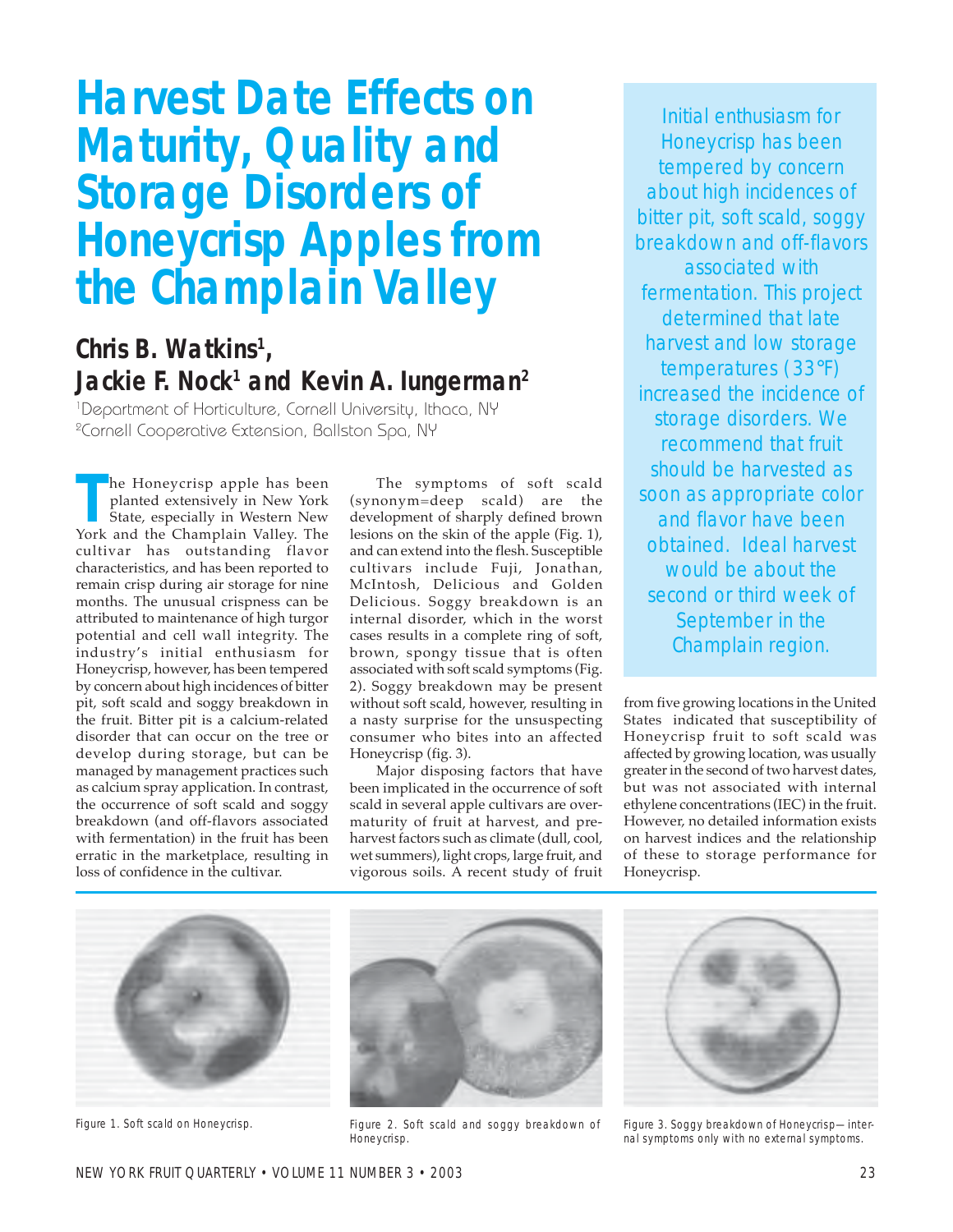The objective of the present study was to investigate harvest date effects on quality, and storage temperature relationships with fruit susceptibility to soft scald and soggy breakdown.

# **Materials and Methods**

In the 2000 harvest season, three orchard blocks were chosen in the Champlain region. These trees ranged from 3- to 5-years-old and were grafted on M.26 (blocks 1 and 2) or Bud.9 (block 3). Fruit were harvested from a minimum of 10 trees in each block on September 14, 21, and 28. The most commercially mature fruit were harvested on each occasion as judged by blush area, which usually was greater than 80 percent. In the 2001 harvest season, two orchard blocks were used for the experiments. Harvest dates were September 10, 17, 24, and October 1.

At each harvest, two replicate samples of 10 fruit were used for assessment of fruit maturity and quality. IEC, starch index, firmness, percent blush and soluble solids concentration (SSC) were measured in 2000 and 2001. Titratable acidity was measured only in 2000.

A further sample of 50-80 fruit was harvested, placed into perforated plastic bags, and stored on the day of harvest at 33°F or 37°F (2000), and 33°F, 38°F and 42°F (2001), for 12 weeks (2000) and 16 weeks (2001). Fruit quality after storage was assessed on a 10-fruit sub-sample after further 1 or 7 day storage at 68°F.

# **Results**

Fruit were harvested on three occasions from three orchard blocks in the Champlain region in 2000, and stored at 33°F or 37°F. On the first harvest date (Sept. 14), IEC were high in two of the three orchards, being highest in orchard block 1 (Table 1). However, by Sept. 21, IEC did not increase significantly in orchard block 1, and increased only slightly in the other orchard blocks. On the last sampling date, the IEC of fruit from all blocks decreased rather than showing an autocatalytic rise that is typical of most other varieties. The starch index increased over time, but significant differences among orchard blocks were not detected for the second and third harvest dates. Firmness decreased over time, although there were differences in firmness among fruit from the three orchard blocks. SSC was not affected by harvest date, but varied by orchard block. Titratable acidity decreased over time,

## **TABLE 1**

**Internal ethylene concentrations (IEC), starch index, firmness, soluble solids content (SSC) and titratable acidity in Honeycrisp apples harvested in the Champlain Valley, New York, on September 14, 21 and 28, 2000.**

| <b>Harvest</b><br>date (2000) | Orchard<br>block | <b>IEC</b><br>(ppm) | <b>Starch Index</b><br>$(1-8)$ | <b>Firmness</b><br>(lb) | SSC<br>$(\%)$ | <b>Titratable acidity</b><br>(% malic acid) |
|-------------------------------|------------------|---------------------|--------------------------------|-------------------------|---------------|---------------------------------------------|
| Sept. 14                      | 1                | 24.4                | 5.7                            | 14.9                    | 13.1          | 0.57                                        |
|                               | 2                | 0.4                 | 4.6                            | 13.7                    | 11.0          | 0.41                                        |
|                               | 3                | 3.0                 | 4.8                            | 15.5                    | 11.7          | 0.44                                        |
|                               | Average          | 9.3                 | 5.0                            | 14.7                    | 11.9          | 0.47                                        |
| Sept. 21                      |                  | 29.2                | 6.0                            | 14.6                    | 12.6          | 0.42                                        |
|                               | $\overline{2}$   | 13.8                | 5.5                            | 13.3                    | 11.5          | 0.33                                        |
|                               | 3                | 12.4                | 5.9                            | 14.5                    | 11.8          | 0.40                                        |
|                               | Average          | 18.5                | 5.8                            | 14.1                    | 11.9          | 0.38                                        |
| Sept. 28                      |                  | 1.9                 | 6.8                            | 13.6                    | 12.9          | 0.38                                        |
|                               | $\overline{2}$   | 7.1                 | 7.2                            | 12.3                    | 11.3          | 0.27                                        |
|                               | 3                | 3.6                 | 6.7                            | 13.7                    | 12.6          | 0.33                                        |
|                               | Average          | 4.2                 | 6.9                            | 13.2                    | 12.3          | 0.33                                        |
| Significance                  |                  |                     |                                |                         |               |                                             |
| Harvest date (H)              |                  | $***$               | ***                            | ***                     | <b>NS</b>     | ***                                         |
| Orchard block (O)             |                  | $***$               | $\star$                        | ***                     | ***           | ***                                         |
| H x O                         |                  | ***                 | $* *$                          | <b>NS</b>               | ΝS            | $\star$                                     |

## **TABLE 2**

**Incidences of soft scald, soggy breakdown, bitter pit, decay and greasiness of Honeycrisp apples harvested in the Champlain Valley, New York, on September 14, 21 and 28, 2000 and stored in air at 33oF or 37oF for 12 weeks. Fruit (n = 50-80) were evaluated after a further 7 d at 68oF.**

| <b>Harvest</b>   | Orchard        |               | Soft scald<br>$(\%)$ |          | Soggy<br>breakdown (%) |           | <b>Bitter pit</b><br>$(\%)$ |                | Decay<br>$(\%)$ |             | <b>Greasiness</b><br>$(\%)$ |
|------------------|----------------|---------------|----------------------|----------|------------------------|-----------|-----------------------------|----------------|-----------------|-------------|-----------------------------|
| date (2000)      | block          | $33^{\circ}F$ | $37°$ F              |          | 33°F 37°F              |           | 33°F 37°F                   | $33^{\circ}F$  | 37°F            |             | 33°F 37°F                   |
| Sept. 14         | 1              | 12            | 3                    | 18       | 3                      | 15        | 13                          | $\Omega$       | 10              | $\mathbf 0$ | 55                          |
|                  | 2              | 3             | $\Omega$             | 3        | $\Omega$               | $\Omega$  | 0                           | 0              | $\Omega$        | 5           | 44                          |
|                  | 3              | $\Omega$      | $\Omega$             | $\Omega$ | $\Omega$               | 6         | 0                           | $\Omega$       | $\Omega$        | 10          | 57                          |
|                  | Average        | 5             | 1                    | 7        | 1                      | 7         | 4                           | 0              | 3               | 5           | 52                          |
| Sept. 21         |                | 52            | $\Omega$             | 52       | $\Omega$               | 33        | 54                          | 7              | 5               | 56          | 82                          |
|                  | $\overline{2}$ | 26            | $\Omega$             | 33       | $\Omega$               | 9         | 13                          | $\Omega$       | $\Omega$        | 20          | 56                          |
|                  | 3              | 58            | 3                    | 64       | 3                      | 8         | 8                           | $\Omega$       | $\Omega$        | 25          | 53                          |
|                  | Average        | 45            | 1                    | 49       | 1                      | 17        | 25                          | $\overline{2}$ | 3               | 34          | 64                          |
| Sept. 28         | 1              | 97            | 42                   | 97       | 42                     | $nd^z$    | nd                          | nd             | nd              | nd          | nd                          |
|                  | $\overline{2}$ | 78            | 48                   | 78       | 48                     | nd        | nd                          | nd             | nd              | nd          | nd                          |
|                  | 3              | 70            | 28                   | 70       | 28                     | nd        | nd                          | nd             | nd              | nd          | nd                          |
|                  | Average        | 82            | 39                   | 82       | 39                     |           |                             |                |                 |             |                             |
| Significance     |                |               |                      |          |                        |           |                             |                |                 |             |                             |
| Harvest date (H) |                |               | ***                  |          | ***                    | <b>NS</b> |                             |                | <b>NS</b>       |             | $\star$                     |
| Temperature (T)  |                |               | ***                  |          | ***                    | <b>NS</b> |                             |                | <b>NS</b>       |             | ***                         |
| H x T            |                |               | **                   |          | **                     | <b>NS</b> |                             |                | <b>NS</b>       |             | <b>NS</b>                   |

z nd Non detectable because of high soft scald incidence. ANOVA for harvest date and temperature performed only on Sept. 14 and Sept. 21 harvest dates.

but the higher acidity of fruit from orchard block 1 compared with the other fruit was not consistently significant.

The incidences of soft scald and soggy breakdown were affected by harvest date and storage temperature (Table 2). Because within orchard block replication was not used, it is not possible to determine the significance of amongblock differences. Nevertheless, the incidence of both disorders increased markedly with advancing harvest date; overall incidence at 33°F was 5 to 7

percent on Sept. 14 compared with 82 percent on Sept. 28. However, incidence of the disorders in fruit harvested on Sept. 21 increased only at 33°F. Even at the Sept. 28 harvest, the increased incidence, while averaging 39 percent, was lower at 37°F than at 33°F. Bitter pit and decay incidences were not affected by harvest date or temperature (although fruit could not be assessed on Sept. 28 because of the high soft scald and soggy breakdown incidences). The percentage of greasy fruit was higher at the Sept. 21 harvest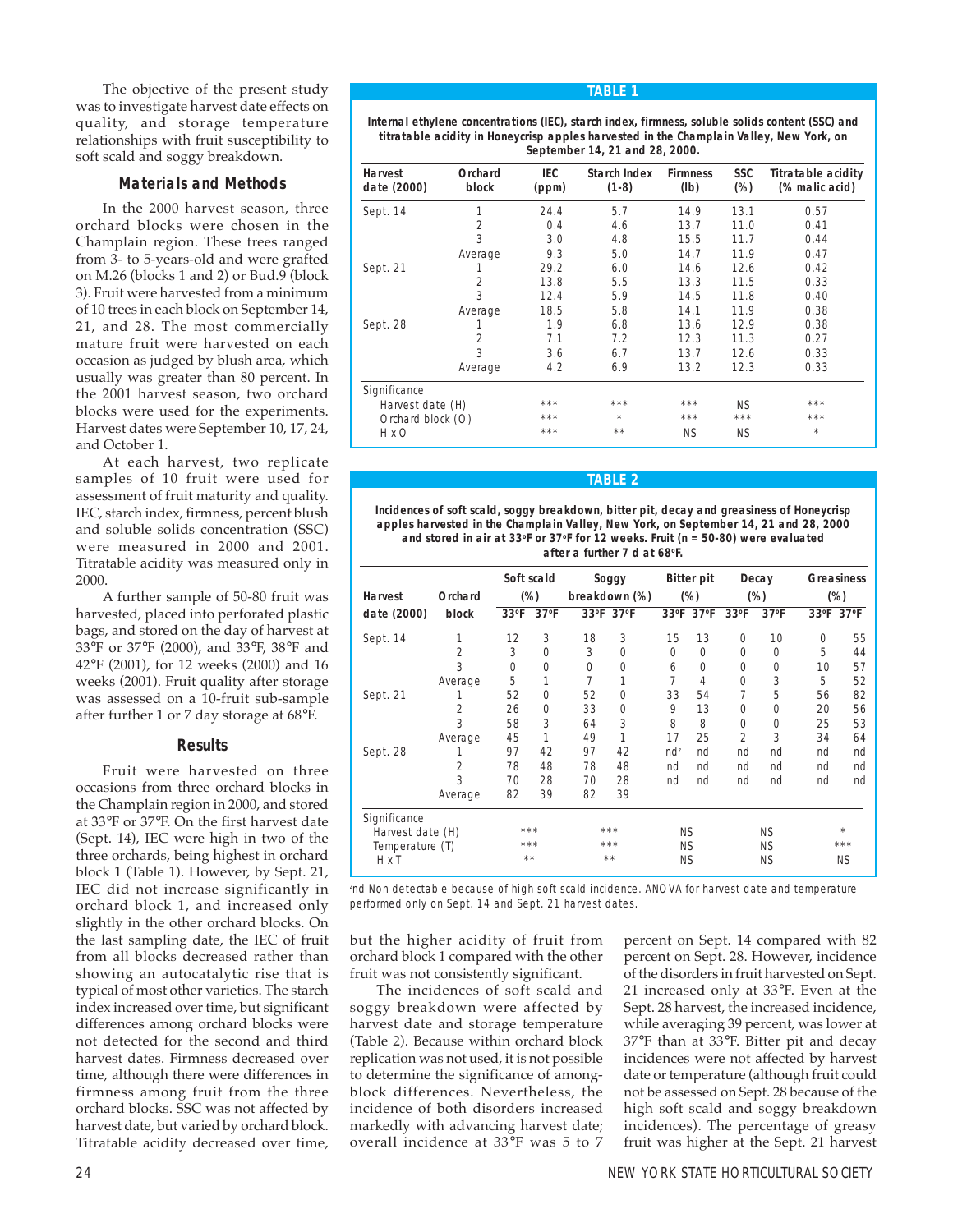#### **TABLE 3**

**Firmness, soluble solids content (SSC), and titratable acidity of Honeycrisp apples harvested in the Champlain Valley, New York, on September 14, 21 and 28, 2000, and stored at 33o F or 37o F for 12 weeks plus 7 d at 68o F.**

| Main effects |                   | <b>Firmness</b><br>(lb) | Soluble solids<br>$(\%)$ | <b>Titratable acidity</b><br>(% malic acid) |
|--------------|-------------------|-------------------------|--------------------------|---------------------------------------------|
| Harvest date | Sept. 14          | 14.3                    | 12.3                     | 0.30                                        |
|              | Sept. 21          | 13.6                    | 12.4                     | 0.28                                        |
|              | Sept. 28          | 12.9                    | 12.1                     | 0.24                                        |
| Significance |                   | ***                     | NS.                      | $**$                                        |
| Temperature  | 33 <sup>o</sup> F | 13.7                    | 12.4                     | 0.28                                        |
|              | 37 <sup>o</sup> F | 13.6                    | 12.1                     | 0.26                                        |
| Significance |                   | <b>NS</b>               | <b>NS</b>                | <b>NS</b>                                   |
| Shelf life   | 1 <sub>d</sub>    | 13.5                    | 12.4                     | 0.29                                        |
|              | 7 d               | 13.7                    | 12.8                     | 0.25                                        |
| Significance |                   | <b>NS</b>               | <b>NS</b>                | $* *$                                       |

#### **TABLE 4**

**Incidences of soft scald, soggy breakdown, bitter pit, and decay of Honeycrisp apples harvested in the Champlain Valley, New York, on September 10, 17, 24 and October 1, 2001 and stored in air at 33oF, 38oF or 42oF for 16 weeks. Fruit (n = 50-80) were evaluated after a further 7 days at 68oF.**

| Harvest<br>date (2001) | Temperature<br>$(^{\circ}F)$ | Soft scald<br>$(\%)$ | Soggy breakdown<br>$(\%)$ | <b>Bitter pit</b><br>$(\%)$ | Decay<br>$(\%)$ |
|------------------------|------------------------------|----------------------|---------------------------|-----------------------------|-----------------|
| Sept. 10               | 33                           | 18                   | 20                        | $\Omega$                    | $\Omega$        |
|                        | 38                           | $\overline{0}$       | $\Omega$                  | 8                           | 0               |
|                        | 42                           | $\Omega$             | $\Omega$                  | 5                           | 5               |
| Sept. 17               | 33                           | 47                   | 57                        | $\Omega$                    | 3               |
|                        | 38                           | 19                   | 19                        | ი                           | 14              |
|                        | 42                           | 1                    | 1                         |                             | 39              |
| Sept. 24               | 33                           | 56                   | 75                        | 0                           |                 |
|                        | 38                           | 11                   | 12                        | 0                           |                 |
|                        | 42                           | 1                    | $\mathbf 0$               | 5                           | 5               |
| Oct. 1                 | 33                           | 71                   | 86                        | 0                           | 0               |
|                        | 38                           | 41                   | 54                        | ი                           | $\overline{2}$  |
|                        | 42                           | $\Omega$             | $\Omega$                  | $\Omega$                    | 34              |
| Significance           |                              |                      |                           |                             |                 |
| Harvest date (H)       |                              | $* *$                | ***                       | $* *$                       | <b>NS</b>       |
| Temperature (T)        |                              | ***                  | ***                       | $\star$                     | $\star$         |
| H x T                  |                              | <b>NS</b>            | ΝS                        | $\star$                     | <b>NS</b>       |

#### **TABLE 5**

**Effects of harvest date and storage temperature on quality attributes of Honeycrisp apples harvested in the Champlain Valley, NY, on September 10, 17, 24 and October 1, 2001 and stored in air at 33oF, 38oF or 42oF for 16 weeks. Factors were rated on a scale of 0=low, to 100=high.**

| Harvest date<br>(2002)      | Appearance | <b>Texture</b> | Flavor        | Overall<br>acceptability |
|-----------------------------|------------|----------------|---------------|--------------------------|
| Sept 10                     | 50         | 61             | 52            | 44                       |
| Sept 17                     | 56         | 56             | 45            | 42                       |
| Sept 24                     | 69         | 62             | 52            | 46                       |
| Oct 1                       | 70         | 52             | 42            | 42                       |
| Significance                | ***        | <b>NS</b>      | <b>NS</b>     | <b>NS</b>                |
| Storage<br>temperature (°F) | Appearance | <b>Texture</b> | <b>Flavor</b> | Overall<br>acceptability |
|                             |            |                |               |                          |
| 33                          | 59         | 59             | 33            | 25                       |
| 38                          | 63         | 62             | 53            | 55                       |
| 42                          | 62         | 53             | 38            | 41                       |

than the Sept. 14 harvest, and at 37°F compared with 33°F.

Firmness and SSC were not affected by temperature or any other factor, and titratable acidity decreased with advancing harvest date and shelf life period (Table 3).

In 2001, fruit were harvested from two Champlain, NY, orchards and stored at 33°F, 38°F and 42°F for 16 weeks. At harvest, the overall IEC was barely different between orchards, averaging 9.6 and 7.5 ppm for orchard 1 and 2 respectively. The IEC differed among harvest dates averaging 7.3, 5.4, 12.4, and 9.1 ppm for harvests on Sept. 10, 17, 24, and Oct. 1, respectively. However, no interaction between orchard block and harvest date was detectable. The starch index was not affected by orchard block, but increased over harvest date averaging 5.8, 6.8, 7.5, and 7.7 units for harvests on Sept. 10, 17, 24, and Oct. 1, respectively. Differences in starch index between fruit from different orchards occurred only at harvest 1. Fruit softened with advancing harvest date, being 14.6, 13.6, 13.4, and 12.1 lb for harvests on Sept. 10, 17, 24, and Oct. 1, respectively. SSC was affected by orchard block but not by any other factor (data not shown).

After storage, soft scald and soggy breakdown occurred in fruit from the Sept. 10 harvest only at 33°F, but were present in fruit at both 33°F and 38°F from the other harvests (Table 4). While incidence of both disorders was lower at 38°F than at 33°F, disorder incidences were high even at 38°F. Fruit kept at 42°F had essentially no incidence of either disorder but did have higher, though variable, rot incidence. Bitter pit incidence was affected by harvest date and storage temperature, but not in a consistent fashion.

Only fruit firmness was assessed in 2001. No effect of storage temperature was detected (data not shown), although firmness declined with advancing harvest date. Fruit evaluations using an untrained panel found that the only factor that was affected significantly by harvest date was appearance (Table 5). Averaged over all harvest dates, flavor and overall acceptability were highest for fruit stored at 38°F. Comments indicated that this was due mainly to alcoholic offflavors in fruit at 33°F and lack of flavor at 42°F.

#### **Conclusions**

Soft scald and soggy breakdown development is increased by exposure of